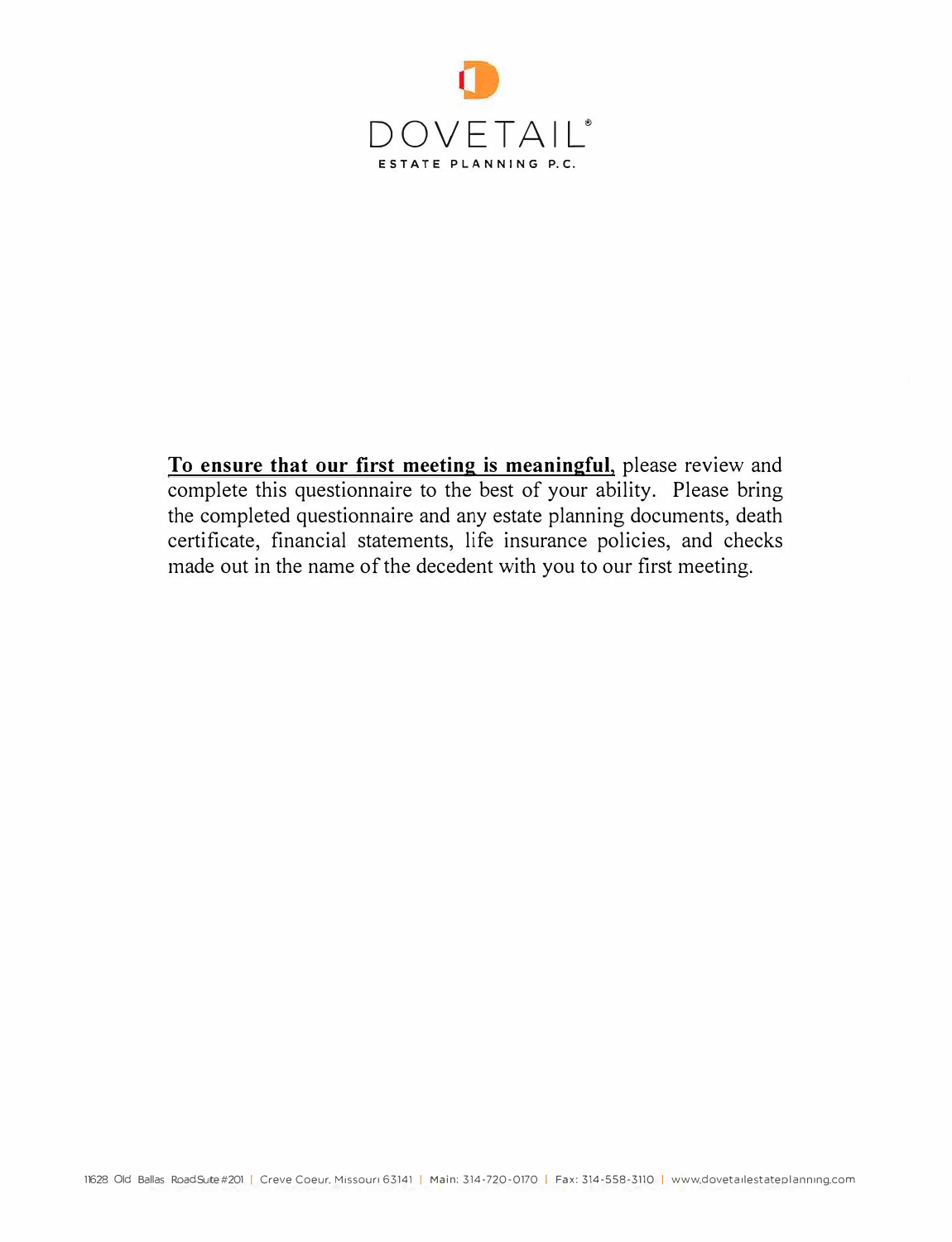#### **SIMPLE BACKGROUND INFORMATION**

**The information you disclose in this section provides us with important objective information about you and the decedent and how best to communicate with you. This section will ensure that your names are spelled correctly in all legal documents.** 

## **Your Information (Client 1)**

| Full Legal Name ___________________________________                                                  |                                                       |                                                       |  |  |  |
|------------------------------------------------------------------------------------------------------|-------------------------------------------------------|-------------------------------------------------------|--|--|--|
|                                                                                                      |                                                       | (Name most often used to title property and accounts) |  |  |  |
|                                                                                                      |                                                       |                                                       |  |  |  |
|                                                                                                      | (Other names used to title property and accounts)     |                                                       |  |  |  |
|                                                                                                      |                                                       |                                                       |  |  |  |
| Home Address _________________________City ______________________State_________Zip__________________ |                                                       |                                                       |  |  |  |
|                                                                                                      |                                                       |                                                       |  |  |  |
|                                                                                                      |                                                       |                                                       |  |  |  |
|                                                                                                      |                                                       |                                                       |  |  |  |
|                                                                                                      |                                                       |                                                       |  |  |  |
| Are you in good health? $\Box$ Yes $\Box$ No                                                         |                                                       |                                                       |  |  |  |
|                                                                                                      |                                                       | Your Information (Client 2)                           |  |  |  |
|                                                                                                      |                                                       |                                                       |  |  |  |
| Full Legal Name ___________________________________                                                  |                                                       |                                                       |  |  |  |
|                                                                                                      | (Name most often used to title property and accounts) |                                                       |  |  |  |
|                                                                                                      | (Other names used to title property and accounts)     |                                                       |  |  |  |
|                                                                                                      |                                                       |                                                       |  |  |  |
|                                                                                                      |                                                       |                                                       |  |  |  |
| Home Address __________________________City ___________________State________Zip_____________________ |                                                       |                                                       |  |  |  |
|                                                                                                      |                                                       |                                                       |  |  |  |
|                                                                                                      |                                                       |                                                       |  |  |  |
|                                                                                                      |                                                       |                                                       |  |  |  |
|                                                                                                      |                                                       |                                                       |  |  |  |
| Are you in good health? □Yes □No                                                                     |                                                       |                                                       |  |  |  |
| Who can we thank for referring you to us today? ________________________________                     |                                                       |                                                       |  |  |  |

 $\ddot{\phantom{1}}$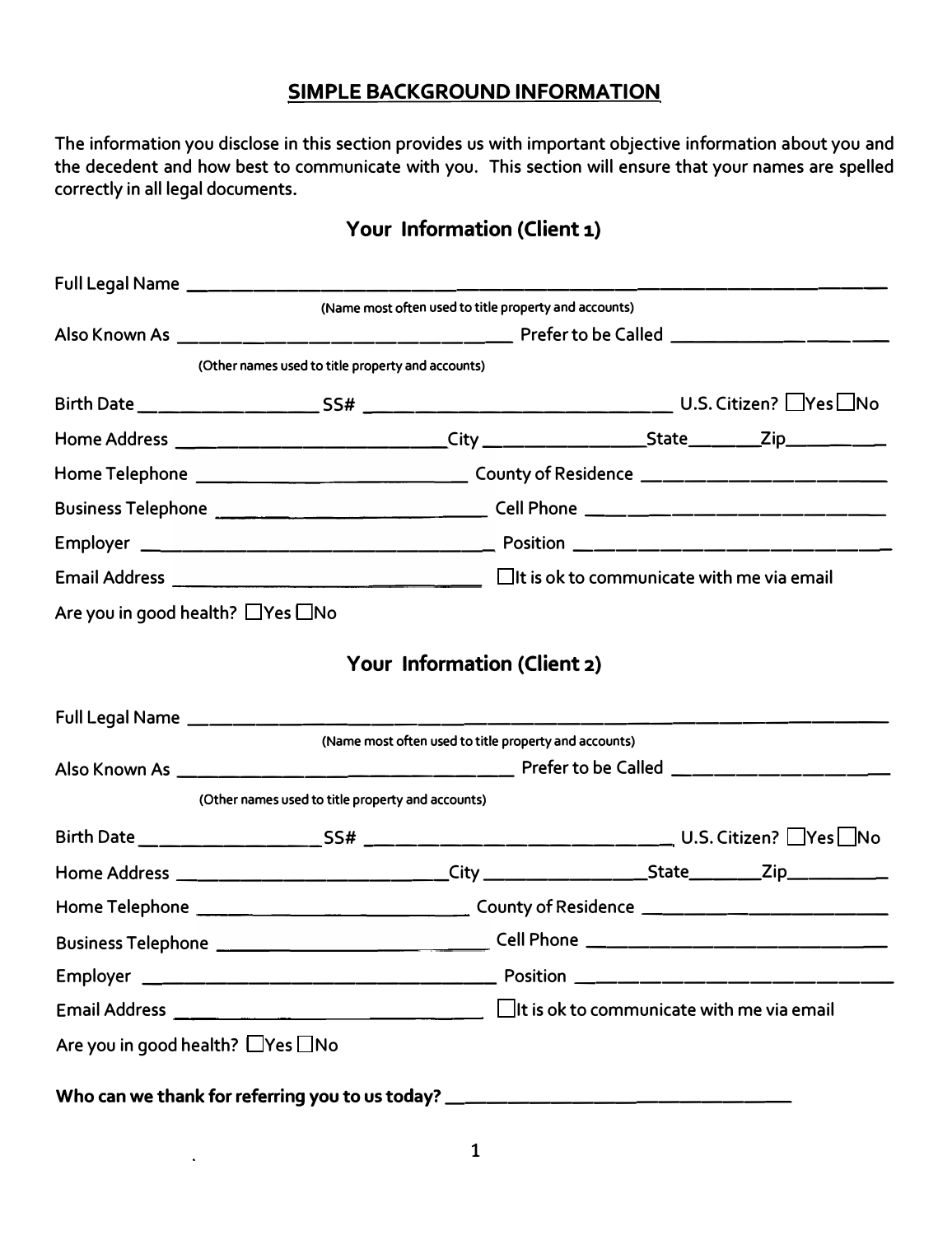## **Decedent's Information**

|                                         | Full Legal Name _________________________________                       |  |
|-----------------------------------------|-------------------------------------------------------------------------|--|
|                                         | (Name most often used to title property and accounts)                   |  |
|                                         |                                                                         |  |
|                                         | (Other names used to title property and accounts)                       |  |
|                                         |                                                                         |  |
|                                         |                                                                         |  |
| County of Residence ___________________ |                                                                         |  |
| At Death Decedent was:                  |                                                                         |  |
|                                         |                                                                         |  |
|                                         |                                                                         |  |
|                                         | *Please provide a copy of the death certificate of decedent and spouse. |  |
|                                         | <b>POTENTIAL BENEFICIARIES</b>                                          |  |

**Identify all potential beneficiaries of decedent's estate (e.g., spouse, children, grandchildren, and other named individuals and charities in estate planning documents). We must have ALL the information below or we cannot move forward.** 

| Beneficiary 1        |                                                                                                                |  |  |  |  |
|----------------------|----------------------------------------------------------------------------------------------------------------|--|--|--|--|
|                      |                                                                                                                |  |  |  |  |
|                      | Address _________________________City ____________________State __________Zip _____________Phone _____________ |  |  |  |  |
|                      |                                                                                                                |  |  |  |  |
| <b>Beneficiary 2</b> |                                                                                                                |  |  |  |  |
|                      |                                                                                                                |  |  |  |  |
|                      |                                                                                                                |  |  |  |  |
|                      |                                                                                                                |  |  |  |  |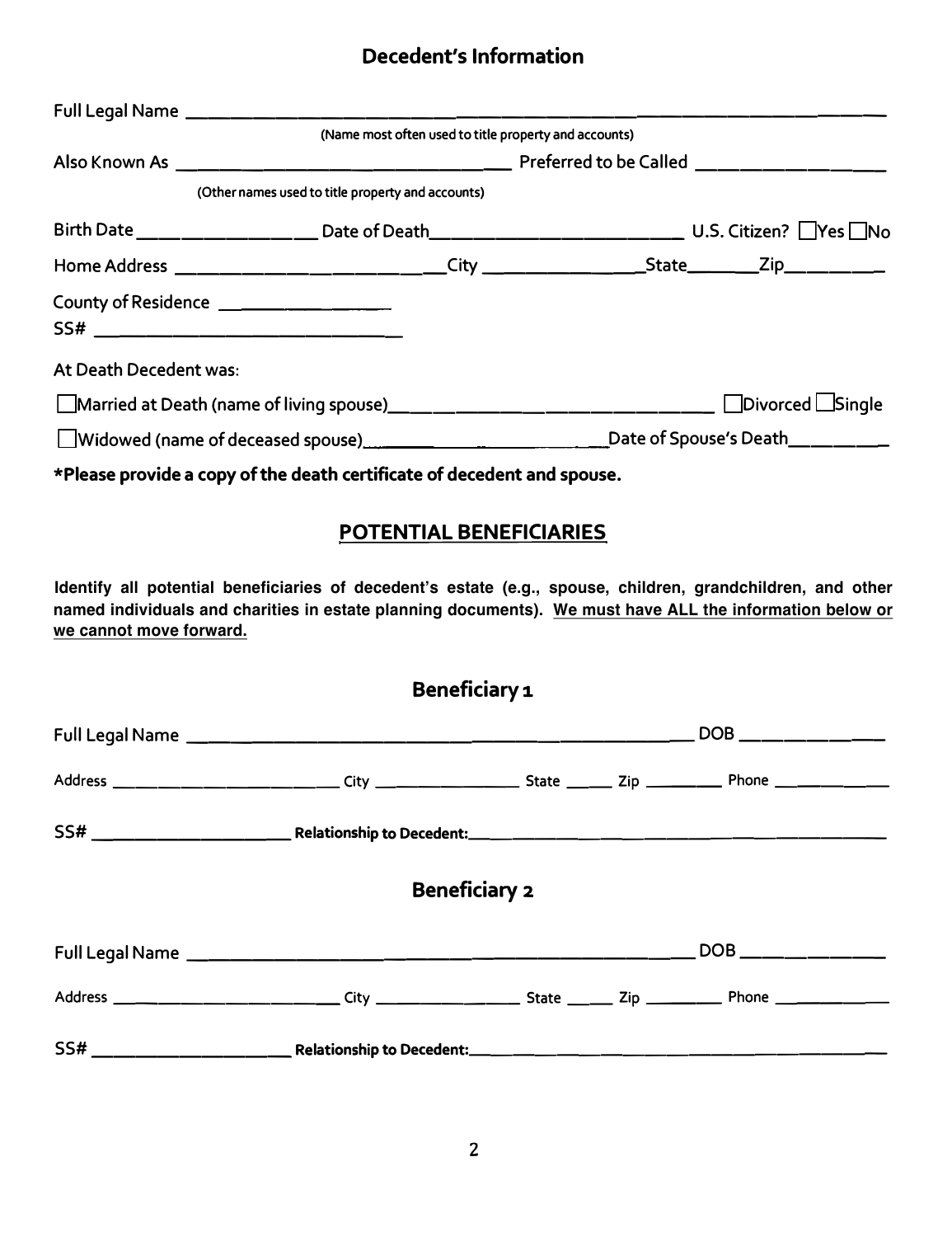# **Beneficiary 3**

|                      |  | <b>Beneficiary 4</b> |  |  |  |
|----------------------|--|----------------------|--|--|--|
|                      |  |                      |  |  |  |
|                      |  |                      |  |  |  |
|                      |  |                      |  |  |  |
| <b>Beneficiary 5</b> |  |                      |  |  |  |
|                      |  |                      |  |  |  |
|                      |  |                      |  |  |  |
|                      |  |                      |  |  |  |
| <b>Beneficiary 6</b> |  |                      |  |  |  |
|                      |  |                      |  |  |  |
|                      |  |                      |  |  |  |
|                      |  |                      |  |  |  |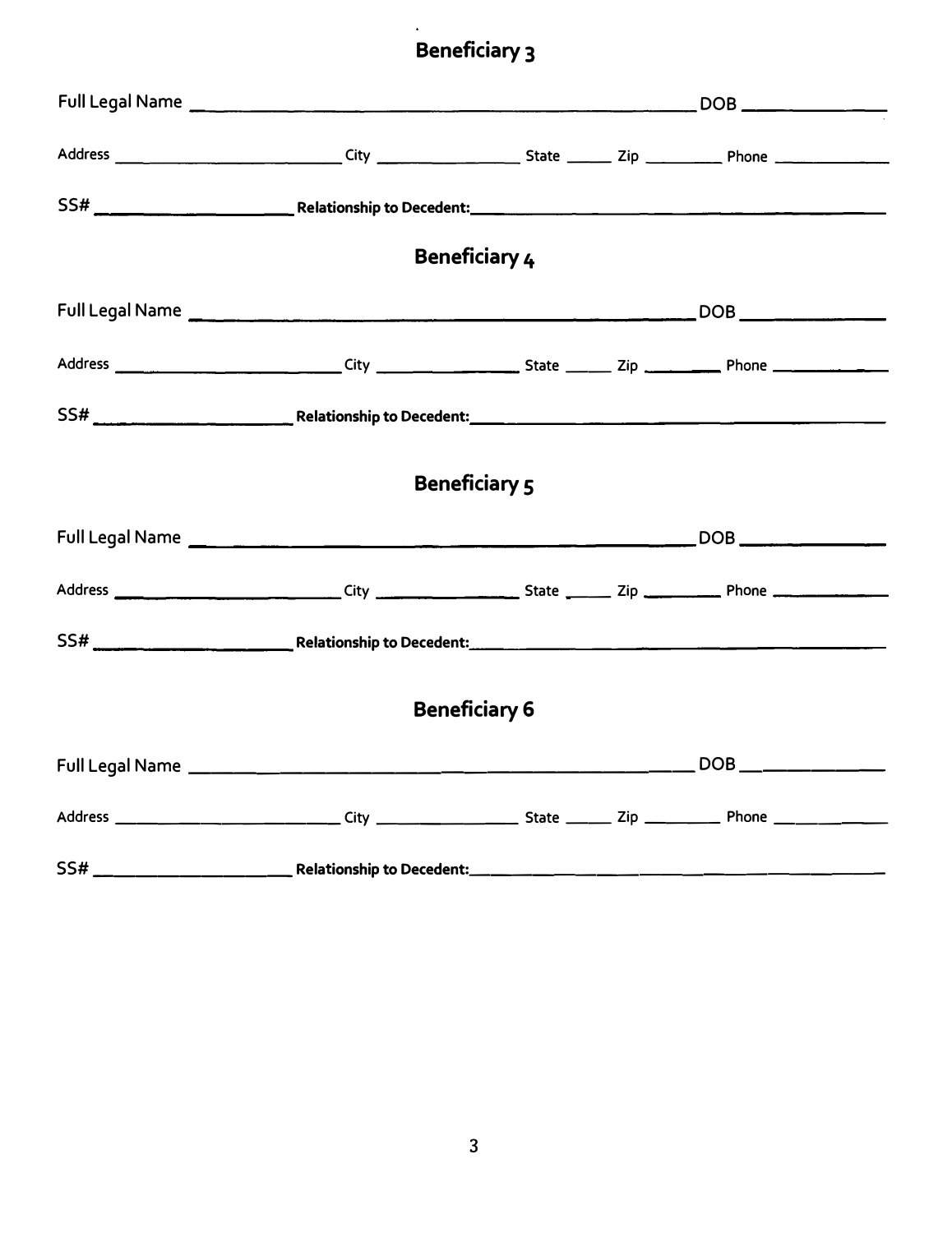### **ASSET ASSESSMENT**

**Determining the ownership, value, and character of decedent's assets is important in the estate administration. The title "ownership" is important for determining if the asset will be subject to probate. The "value" will be significant in determining potential tax liability. The "character'' is relevant in assessing the manner by which the asset can transfer. (If necessary, approximate current total values).** 

|                                                                                                                | <b>Decedent's Name</b> |                    | <b>Other Ownership</b> |                    |  |
|----------------------------------------------------------------------------------------------------------------|------------------------|--------------------|------------------------|--------------------|--|
| <b>Assets</b>                                                                                                  | <b>Asset Yes</b>       | <b>Total Value</b> | <b>Asset Yes</b>       | <b>Total Value</b> |  |
| Personal Residence                                                                                             |                        |                    |                        |                    |  |
| <b>Other Missouri Real Property</b>                                                                            |                        |                    |                        |                    |  |
| Other Out-Of-State Real Property or<br><b>Timeshare</b>                                                        |                        |                    |                        |                    |  |
| <b>Retirement Plans</b>                                                                                        |                        |                    |                        |                    |  |
| <b>Pension Plans</b>                                                                                           |                        |                    |                        |                    |  |
| Cash Accounts (i.e., checking, savings,<br>CD, Money Market)                                                   |                        |                    |                        |                    |  |
| <b>Investment Accounts (i.e. non-retirement</b><br>brokerage accounts)                                         |                        |                    |                        |                    |  |
| Bonds (not held in an investment account)                                                                      |                        |                    |                        |                    |  |
| <b>Publicly Traded Stocks (not held in an</b><br>investment account)                                           |                        |                    |                        |                    |  |
| <b>Company Stock Options</b>                                                                                   |                        |                    |                        |                    |  |
| <b>Partnership &amp; LLC Interests</b>                                                                         |                        |                    |                        |                    |  |
| <b>Other Closely Held Corporate Business</b><br><b>Interests</b>                                               |                        |                    |                        |                    |  |
| <b>Sole Proprietorship Interests</b>                                                                           |                        |                    |                        |                    |  |
| Life Insurance Policies                                                                                        |                        |                    |                        |                    |  |
| Long Term Care Insurance Policies                                                                              |                        |                    |                        |                    |  |
| <b>Medical Reimbursement Account</b>                                                                           |                        |                    |                        |                    |  |
| <b>Annuities</b>                                                                                               |                        |                    |                        |                    |  |
| Oil, Gas, & Mineral Interests                                                                                  |                        |                    |                        |                    |  |
| <b>Bitcoin Accounts/Wallets</b>                                                                                |                        |                    |                        |                    |  |
| Monies Owed To You (promissory notes)                                                                          |                        |                    |                        |                    |  |
| Personal Effects (i.e., jewelry, household<br>items, art, vehicles, boats, planes, RV's,<br>other "toys," etc. |                        |                    |                        |                    |  |
| <b>Other Assets</b>                                                                                            |                        |                    |                        |                    |  |
| Anticipated Inheritance, Gift, or Judgment                                                                     |                        |                    |                        |                    |  |
| <b>TOTAL VALUE OF ASSETS:</b>                                                                                  |                        |                    |                        |                    |  |